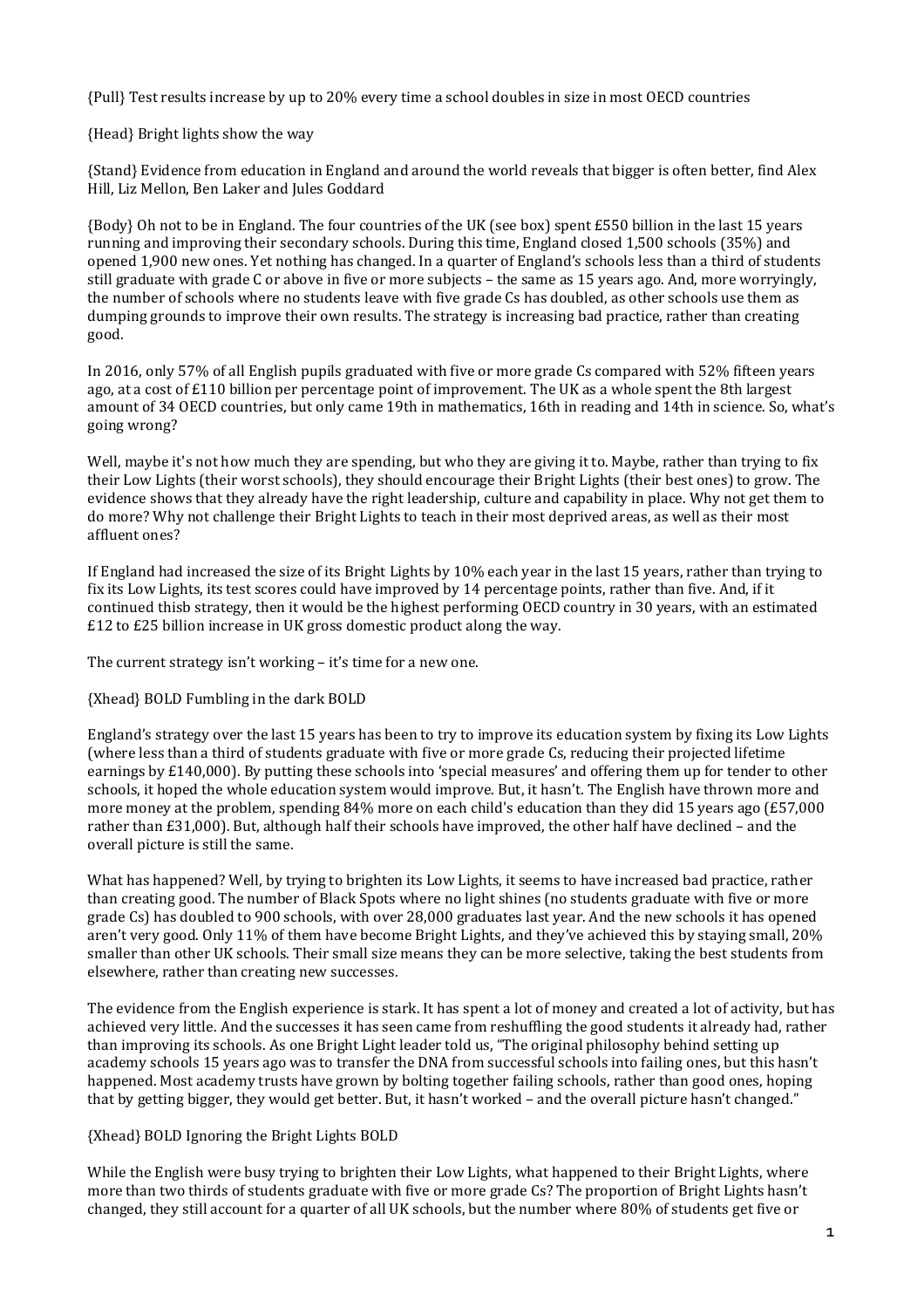more grade Cs has halved, and the number where 95% of students achieve this has quartered. So, even the Bright Lights aren't as bright as they were 15 years ago. They have been allowed to stay small, limiting their potential impact on society. Some 80% of them are smaller than the average school in Singapore, the highest performing OECD country, and the independent Bright Lights are 22% smaller than the state ones.

Why is this? Do you have to be small to be good? No, you do not. In fact, results often improve as a school gets bigger. The 2016 PISA study found that test results [increase](http://pisadataexplorer.oecd.org/ide/idepisa/dataset.aspx) by up to 20% every time a school doubles in size in most OECD countries. And, it's hard to imagine why the UK should be any different.

As one Bright Light leader says, "As our school has doubled in size over the last 15 years, we've had more resources to invest in facilities and teachers. And having more students made it easier to stream them, tailor teaching methods to their different needs, and offer more subjects, extracurricular activities and pastoral care. In other words, we could offer a better and broader education, to a broader range of kids, as we grew. As a result, 28% more children graduated from our school last year with five or more grade Cs than they did 15 years ago."

Another Bright Light leader explains, "I used to think you had to be small to be good, but this isn't true. You can make a school feel small, even if it's big, if you structure it in the right way. I've visited schools in India and the Middle East with 5,000 or 10,000 students, which feel like they only have 100 kids, because they have small class sizes and operate across multiple sites. As long as these sites are close together, they can share ideas, resources and facilities, so you get the best of both worlds – the advantages of scale, in an intimate environment."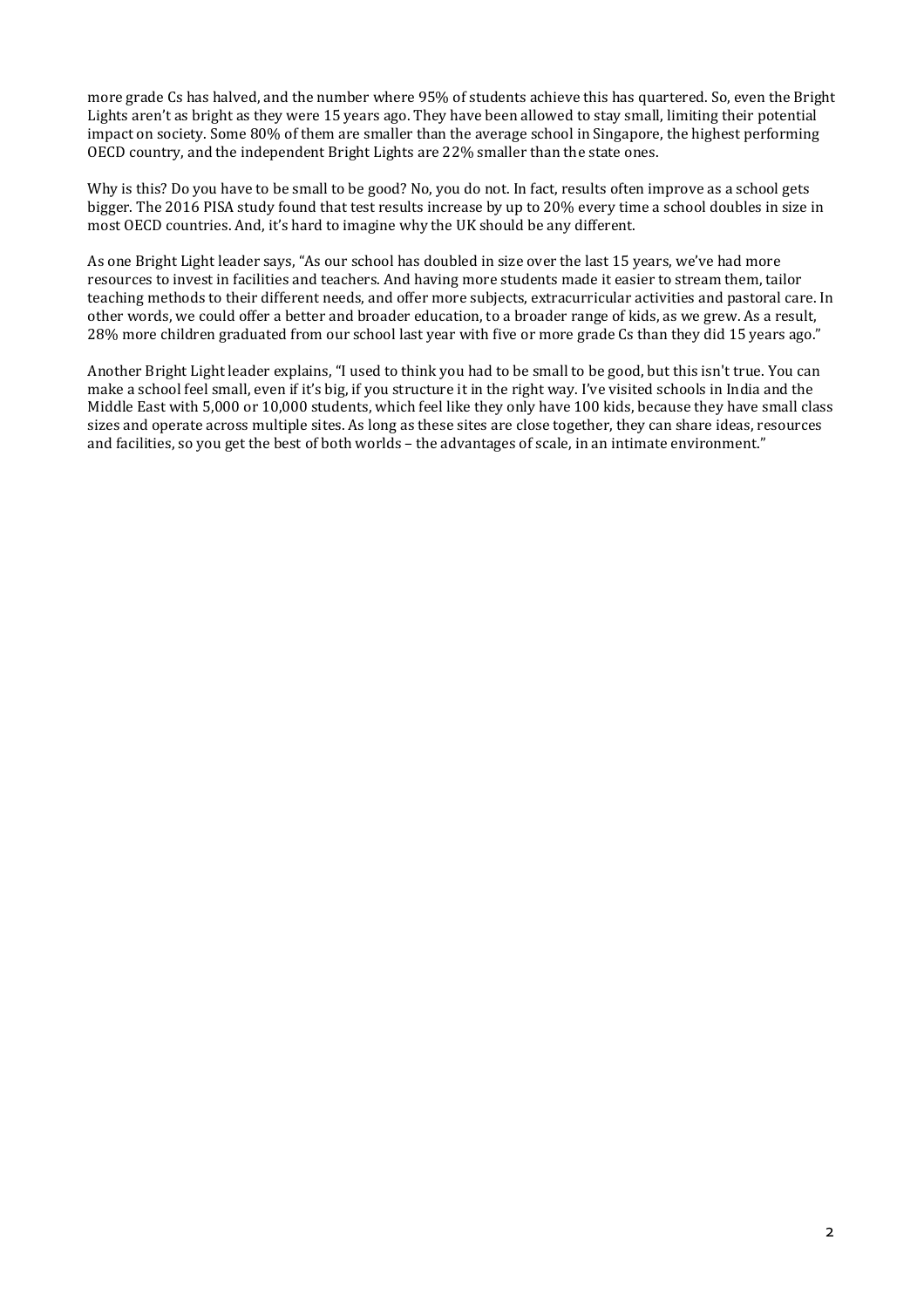## {Xhead} BOLD Turning school improvement on its head BOLD

What would have happened if we'd spent the last 15 years trying to grow our Bright Lights, rather than brighten our Low Lights? A similar change in strategy helped the charity Save the Children reduce [malnutrition](https://hbr.org/2000/01/the-power-of-positive-deviancy) by 80% in [Vietnam](https://hbr.org/2000/01/the-power-of-positive-deviancy) over two years, after decades of getting nowhere. Instead of trying to fix the problems in their worst areas, they started expanding the practices in their best ones. Could a similar strategic shift help transform our schools?

"The challenge is to work out how quickly you can grow a good school without disrupting what made it successful in the first place," one Bright Light leader responds. The general consensus of the Bright Light leaders we spoke to, is that it's feasible to grow a school by 10% of its current size each year, so it doubles in size every 10 years. And this can be achieved simply by adding an extra two to four classes each year. We also found that many Bright Lights would relish the challenge of teaching in our most deprived areas, as well as our most affluent ones.

As one Bright Light leader says, "It would be very exciting to be part of a long-term, countrywide educational strategy, where all schools work together to improve standards across the UK. We've worked very closely with another school in a nearby deprived area over the last five years. It's been a great experience, with us learning as much as them. They've had access to our resources, facilities and extracurricular activities and it has shown that good teachers, in both schools, can teach anyone. They know their subject inside out and quickly adapt their teaching methods to different needs."

If England had adopted this strategy 15 years ago, and its Bright Lights had been able to maintain their performance while growing, then UK test scores would have increased by 14 percentage points, rather than the five it actually achieved. If it were to continue this strategy going forward, then it would catch up with Singapore in 30 years and all its children would be in Bright Lights in 35 years. And this would increase UK gross [domestic](http://onlinelibrary.wiley.com/doi/10.1111/j.1467-8586.2012.00469.x/abstract) product by [between](http://onlinelibrary.wiley.com/doi/10.1111/j.1467-8586.2012.00469.x/abstract) £12 and £25 billion along the way, as better educated students are more knowledgeable, more innovative and earn more money.

Not only would it get a better return on our investment, it might find it's easier too. As one Bright Light leader explained, "I've led both successful and failing schools, and it's much easier to grow a good school than fix a poor one. Everyone wants to be part of a good school, not a failing one, so it's easier to attract staff and students. It's also easier to develop them once they arrive too. They see what 'good' looks like – it's all around them – and they get a lot of support from the other staff and students already in the school."

# {Xhead} BOLD Growing our Bright Lights in practice BOLD

Although most of England's Bright Lights haven't grown in the last 15 years, 5% of them have doubled in size while maintaining exam results and 23% are now larger than the average school in Singapore. How have they done this? Well, their most common strategy was to gradually expand by setting up another school nearby, typically less than ten miles away, so they can easily share resources and learn from each other.

As one Bright Light leader, who has successfully doubled in size, explains, "We've grown slowly by taking on two extra classes a year on to a second site, eight miles away. We could have expanded more quickly, but we didn't want to run before we could walk." And another successful one told us, "A school can lose its sense of identity and quality control if each site gets too big. We set up three different sites to stop this from happening. And we've learnt the hard way that they need to be close together, so that teachers and students can move easily between them. As soon as this movement stops, then barriers start to appear. People are less willing to help each other and it's harder to maintain a consistent culture across the school."

# {Xhead} BOLD Time for a radical change BOLD

"Time is critical in a school," one Bright Light leader explains. "Children only get one chance for a good education. Every year lost is 20% of their secondary education that can't be recovered."

It is too big a risk to simply repeat the strategy of the last 15 years. Throwing more money at Low Lights, trying to brighten them. Creating more activity, that has no impact. The lesson from England is that it is best to build on existing organizational strengths. The answer already seems to exist, in some Bright Lights, which have shown it's possible to grow, while maintaining results. We need to learn from them, and encourage other Bright Lights to do more.

{Boxout}